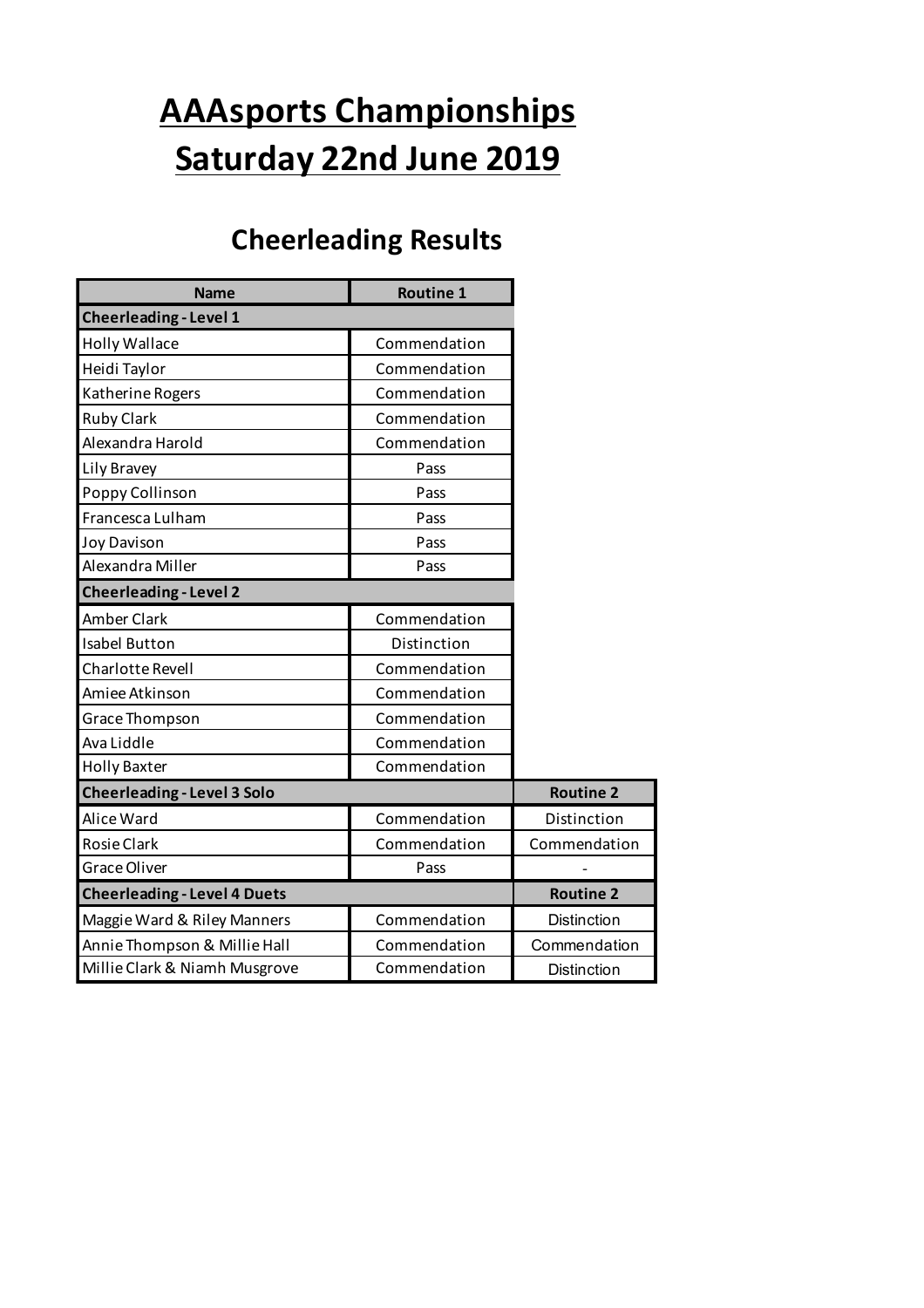#### **AAAsports Championships - Saturday 22nd June 2019**

| <b>No</b>      | Name                                        | J1   | 12   | 13   | J4 | J5 | Difficulty Penalty |     | Sum   | J1   | 12   | J3   | 14 | J <sub>5</sub> | Difficulty Penalty |     | Sum   | <b>TOTAL</b> |
|----------------|---------------------------------------------|------|------|------|----|----|--------------------|-----|-------|------|------|------|----|----------------|--------------------|-----|-------|--------------|
|                | <b>DMT-Juniors</b>                          |      |      |      |    |    |                    |     |       |      |      |      |    |                |                    |     |       |              |
| 1              | Ava Liddle                                  | 9.50 | 9.50 | 9.60 |    |    | 0.70               |     | 29.27 | 9.60 | 9.50 | 9.50 |    |                | 0.70               |     | 29.27 | 58.53        |
| $\overline{2}$ | Ruby Horn                                   | 8.90 | 9.10 | 9.20 |    |    | 0.50               | 0.3 | 27.43 | 8.70 | 9.00 | 8.90 |    |                | 0.70               |     | 27.33 | 54.77        |
| 3              | Ellisha Marvin-Batey                        | 8.10 | 8.40 | 8.50 |    |    | 0.50               |     | 25.57 | 9.10 | 9.30 | 9.40 |    |                | 0.60               |     | 28.43 | 54.00        |
| 4              | <b>Emily Swinton</b>                        | 0.00 | 0.00 | 0.00 |    |    | 0.00               |     | 0.00  | 9.40 | 9.40 | 9.50 |    |                | 0.70               |     | 28.97 | 28.97        |
|                | <b>DMT-Seniors</b>                          |      |      |      |    |    |                    |     |       |      |      |      |    |                |                    |     |       |              |
| 1              | Mya Liddle                                  | 9.40 | 9.60 | 9.60 |    |    | 0.70               |     | 29.37 | 9.50 | 9.60 | 9.60 |    |                | 0.70               |     | 29.43 | 58.80        |
| $\overline{2}$ | Isabel Slater                               | 9.30 | 9.20 | 9.30 |    |    | 1.20               |     | 29.03 | 9.30 | 9.20 | 9.40 |    |                | 1.30               | 0.9 | 28.30 | 57.33        |
|                | <b>DMT-Ladies Elite Qualification Round</b> |      |      |      |    |    |                    |     |       |      |      |      |    |                |                    |     |       |              |
| 1              | Hannah Kehoe                                | 9.60 | 9.50 | 9.50 |    |    | 1.20               |     | 29.77 | 9.50 | 9.50 | 9.50 |    |                | 1.30               |     | 29.80 | 59.57        |
| $\overline{2}$ | Skye Veitch                                 | 9.30 | 9.30 | 9.30 |    |    | 1.20               | 0.9 | 28.20 | 9.20 | 9.10 | 9.20 |    |                | 1.30               | 0.9 | 27.93 | 56.13        |
|                | <b>DMT-Ladies Elite Showcase Final</b>      |      |      |      |    |    |                    |     |       |      |      |      |    |                |                    |     |       |              |
|                | Hannah Kehoe                                | 9.50 | 9.60 | 9.60 |    |    | 1.60               |     | 30.33 | 9.50 | 9.50 | 9.60 |    |                | 1.60               |     | 30.17 | 60.50        |
| $\overline{2}$ | Skve Veitch                                 | 9.10 | 9.20 | 9.10 |    |    | 1.30               |     | 28.67 | 9.00 | 9.20 | 9.30 |    |                | 1.20               | 0.9 | 27.83 | 56.50        |
|                | <b>DMT-Mens Elite Qualification Round</b>   |      |      |      |    |    |                    |     |       |      |      |      |    |                |                    |     |       |              |
| $\mathbf{1}$   | Matthew Jameson                             | 9.40 | 9.20 | 9.40 |    |    | 2.10               | 0.3 | 29.87 | 9.50 | 9.30 | 9.50 |    |                | 2.70               |     | 31.07 | 60.93        |
| $\overline{2}$ | Oliver Marshall                             | 9.50 | 9.50 | 9.40 |    |    | 1.60               | 0.3 | 29.73 | 9.50 | 9.50 | 9.60 |    |                | 1.70               |     | 30.27 | 60.00        |
| 3              | Daniel Jones                                | 9.30 | 9.30 | 9.30 |    |    | 1.60               |     | 29.50 | 9.40 | 9.40 | 9.40 |    |                | 1.70               |     | 29.90 | 59.40        |
|                | <b>DMT-Mens Elite Showcase Final</b>        |      |      |      |    |    |                    |     |       |      |      |      |    |                |                    |     |       |              |
|                | <b>Oliver Marshall</b>                      | 9.60 | 9.60 | 9.60 |    |    | 1.60               | 0.9 | 29.50 | 9.50 | 9.20 | 9.50 |    |                | 2.70               |     | 31.00 | 60.50        |
| $\overline{2}$ | Matthew Jameson                             | 5.80 | 5.90 | 5.90 |    |    | 0.50               |     | 18.13 | 5.80 | 5.70 | 5.70 |    |                | 1.20               |     | 18.37 | 36.50        |

#### **DMT Results**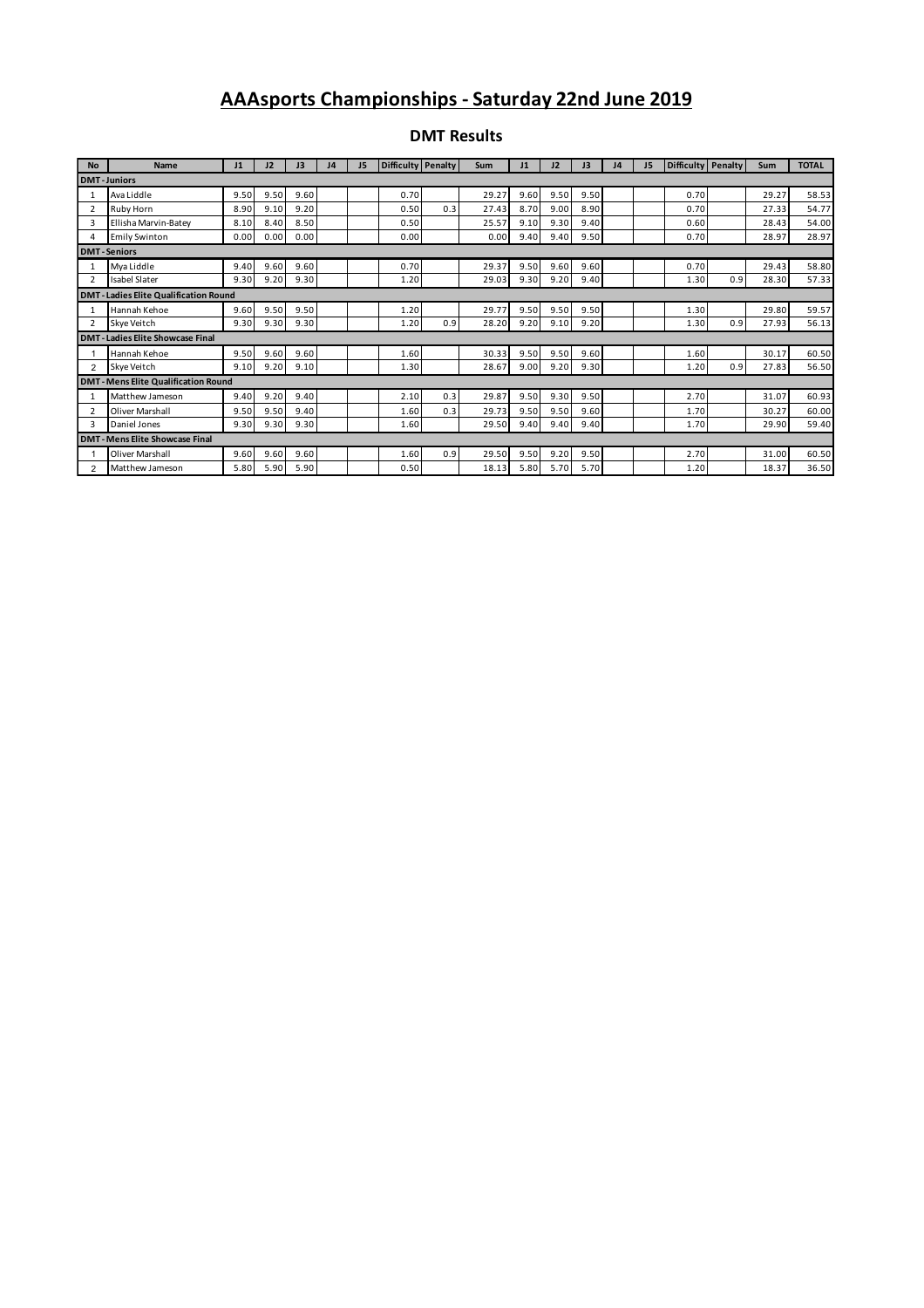#### **AAAsports Championships - Saturday 22nd June 2019**

#### **Gymnastics Results**

|                |                                                   | <b>VAULT</b> |      |      |       |           |      |      |      |              |
|----------------|---------------------------------------------------|--------------|------|------|-------|-----------|------|------|------|--------------|
| Pos.           | <b>Name</b>                                       | <b>SV</b>    | J1   | J2   | Sum   | <b>SV</b> | J1   | J2   | Sum  | <b>TOTAL</b> |
|                | <b>Gymnastics - Fundamental Age 7 &amp; Under</b> |              |      |      |       |           |      |      |      |              |
| 1              | Katie Appleby                                     | 9.00         | 1.10 | 1.10 | 17.90 | 0.00      | 1.50 | 1.50 | 8.50 | 26.40        |
| $\overline{2}$ | George Jennings                                   | 9.00         | 1.30 | 1.40 | 17.65 | 0.00      | 1.90 | 2.20 | 7.95 | 25.60        |
| 3              | Abella Mason                                      | 9.00         | 1.20 | 1.60 | 17.60 | 0.00      | 2.20 | 2.20 | 7.80 | 25.40        |
| 4              | Jessie Park                                       | 9.00         | 1.70 | 1.80 | 17.25 | 0.00      | 2.40 | 3.40 | 7.10 | 24.35        |
| 5              | Emily Wallace                                     | 9.00         | 2.20 | 2.10 | 16.85 | 0.00      | 3.00 | 2.90 | 7.05 | 23.90        |
| 6              | Anya Benfold                                      | 9.00         | 2.20 | 1.90 | 16.95 | 0.00      | 3.70 | 3.00 | 6.65 | 23.60        |
| 7              | Richard Swinton                                   | 9.00         | 1.90 | 2.20 | 16.95 | 0.00      | 3.70 | 3.80 | 6.25 | 23.20        |
| 8              | Natalie Wyatt                                     | 9.00         | 3.30 | 3.20 | 15.75 | 0.00      | 2.80 | 2.40 | 7.40 | 23.15        |
| 9              | Sofia Wright                                      | 9.00         | 2.50 | 2.30 | 16.60 | 0.00      | 3.40 | 3.60 | 6.50 | 23.10        |
| 10             | <b>Emily McGregor</b>                             | 9.00         | 2.40 | 2.80 | 16.40 | 0.00      | 3.80 | 3.20 | 6.50 | 22.90        |
| 11             | Lily Wilson                                       | 9.00         | 1.50 | 1.80 | 17.35 | 0.00      | 4.20 | 4.90 | 5.45 | 22.80        |
| 12             | Gabriella Robson                                  | 9.00         | 2.80 | 2.50 | 16.35 | 0.00      | 4.60 | 3.30 | 6.05 | 22.40        |
| 13             | <b>Bethany Minniss</b>                            | 9.00         | 2.00 | 1.80 | 17.10 | 0.00      | 4.80 | 4.70 | 5.25 | 22.35        |
|                | <b>Gymnastics - Fundamental Age 8 &amp; Over</b>  |              |      |      |       |           |      |      |      |              |
| 1              | Evie Hall                                         | 10.00        | 1.40 | 1.20 | 18.70 | 0.00      | 1.60 | 1.80 | 8.30 | 27.00        |
| 2              | <b>Megan Goodings</b>                             | 9.00         | 1.30 | 1.60 | 17.55 | 0.00      | 1.30 | 1.20 | 8.75 | 26.30        |
| 3              | Layla Wright                                      | 10.00        | 1.70 | 2.00 | 18.15 | 0.00      | 2.10 | 2.30 | 7.80 | 25.95        |
| 4              | Lucy Atkinson                                     | 9.00         | 1.20 | 1.20 | 17.80 | 0.00      | 2.30 | 2.10 | 7.80 | 25.60        |
| 5              | Tanya Almendry                                    | 10.00        | 2.50 | 2.40 | 17.55 | 0.00      | 2.50 | 2.10 | 7.70 | 25.25        |
| 6              | <b>Tudor Boccia</b>                               | 10.00        | 2.90 | 2.40 | 17.35 | 0.00      | 3.00 | 2.50 | 7.25 | 24.60        |
| 7              | Maria Orphanides                                  | 9.00         | 1.40 | 1.40 | 17.60 | 0.00      | 3.20 | 2.90 | 6.95 | 24.55        |
| 8              | Alexa Saddler                                     | 10.00        | 4.10 | 4.30 | 15.80 | 0.00      | 1.10 | 1.80 | 8.55 | 24.35        |
| 9              | Anna Robson                                       | 9.00         | 1.90 | 1.60 | 17.25 | 0.00      | 3.10 | 3.30 | 6.80 | 24.05        |
| 10             | Anna Gaydon                                       | 10.00        | 3.30 | 3.70 | 16.50 | 0.00      | 3.00 | 2.80 | 7.10 | 23.60        |
| 11             | John Orphanides                                   | 10.00        | 2.40 | 2.60 | 17.50 | 0.00      | 5.00 | 4.30 | 5.35 | 22.85        |
|                | <b>Gymnastics - Recreation Age 9 &amp; Under</b>  |              |      |      |       |           |      |      |      |              |
| $\mathbf{1}$   | Jennifer Alderson                                 | 10.00        | 1.10 | 1.00 | 18.95 | 0.00      | 0.90 | 1.00 | 9.05 | 28.00        |
| $\overline{2}$ | Athena Elstob                                     | 10.00        | 1.00 | 1.00 | 19.00 | 0.00      | 1.20 | 1.00 | 8.90 | 27.90        |
| 3              | Lucy Grey                                         | 10.00        | 1.20 | 1.20 | 18.80 | 0.00      | 1.00 | 1.30 | 8.85 | 27.65        |
| 4              | Katie Humble                                      | 9.00         | 0.90 | 1.10 | 18.00 | 0.00      | 1.00 | 1.30 | 8.85 | 26.85        |
| 5              | Sasha Malkin                                      | 9.00         | 1.50 | 1.80 | 17.35 | 0.00      | 0.70 | 1.00 | 9.15 | 26.50        |
| 6              | <b>Bethany Cansfield</b>                          | 9.00         | 1.40 | 1.90 | 17.35 | 0.00      | 0.90 | 1.10 | 9.00 | 26.35        |
| $\overline{7}$ | Chloe Duncton                                     | 9.00         | 1.50 | 1.50 | 17.50 | 0.00      | 1.10 | 1.20 | 8.85 | 26.35        |
| 8              | Ariella Da Gama                                   | 9.00         | 1.10 | 1.30 | 17.80 | 0.00      | 1.50 | 1.60 | 8.45 | 26.25        |
| 9              | Alexandra Harold                                  | 9.00         | 1.10 | 1.10 | 17.90 | 0.00      | 1.80 | 1.50 | 8.35 | 26.25        |
| 10             | Lola Dennis                                       | 9.00         | 1.10 | 1.30 | 17.80 | 0.00      | 1.70 | 1.50 | 8.40 | 26.20        |
| $11\,$         | Ava Fenwick                                       | 9.00         | 1.60 | 1.80 | 17.30 | 0.00      | 1.00 | 1.30 | 8.85 | 26.15        |
| 12             | Belinda Bulbeck                                   | 9.00         | 2.30 | 2.40 | 16.65 | 0.00      | 1.40 | 1.50 | 8.55 | 25.20        |
| 13             | Lucy Atwell                                       | 9.00         | 2.00 | 1.90 | 17.05 | 0.00      | 2.60 | 2.30 | 7.55 | 24.60        |
| 14             | Layla Farrell                                     | 9.00         | 1.80 | 2.40 | 16.90 | 0.00      | 2.90 | 2.70 | 7.20 | 24.10        |
| 15             | Mya Townsley                                      | 0.00         | 0.00 | 0.00 | 0.00  | 0.00      | 1.00 | 1.10 | 8.95 | 8.95         |
|                | <b>Gymnastics - Recreation Age 10 &amp; Over</b>  |              |      |      |       |           |      |      |      |              |
| $\mathbf{1}$   | Emma Lindsey                                      | 10.00        | 0.70 | 0.90 | 19.20 | 0.00      | 0.60 | 0.40 | 9.50 | 28.70        |
| $\overline{2}$ | Grace Haswell                                     | 10.00        | 0.70 | 1.10 | 19.10 | 0.00      | 0.80 | 0.90 | 9.15 | 28.25        |
| 3              | Ella Smart                                        | 10.00        | 1.20 | 1.30 | 18.75 | 0.00      | 0.70 | 0.90 | 9.20 | 27.95        |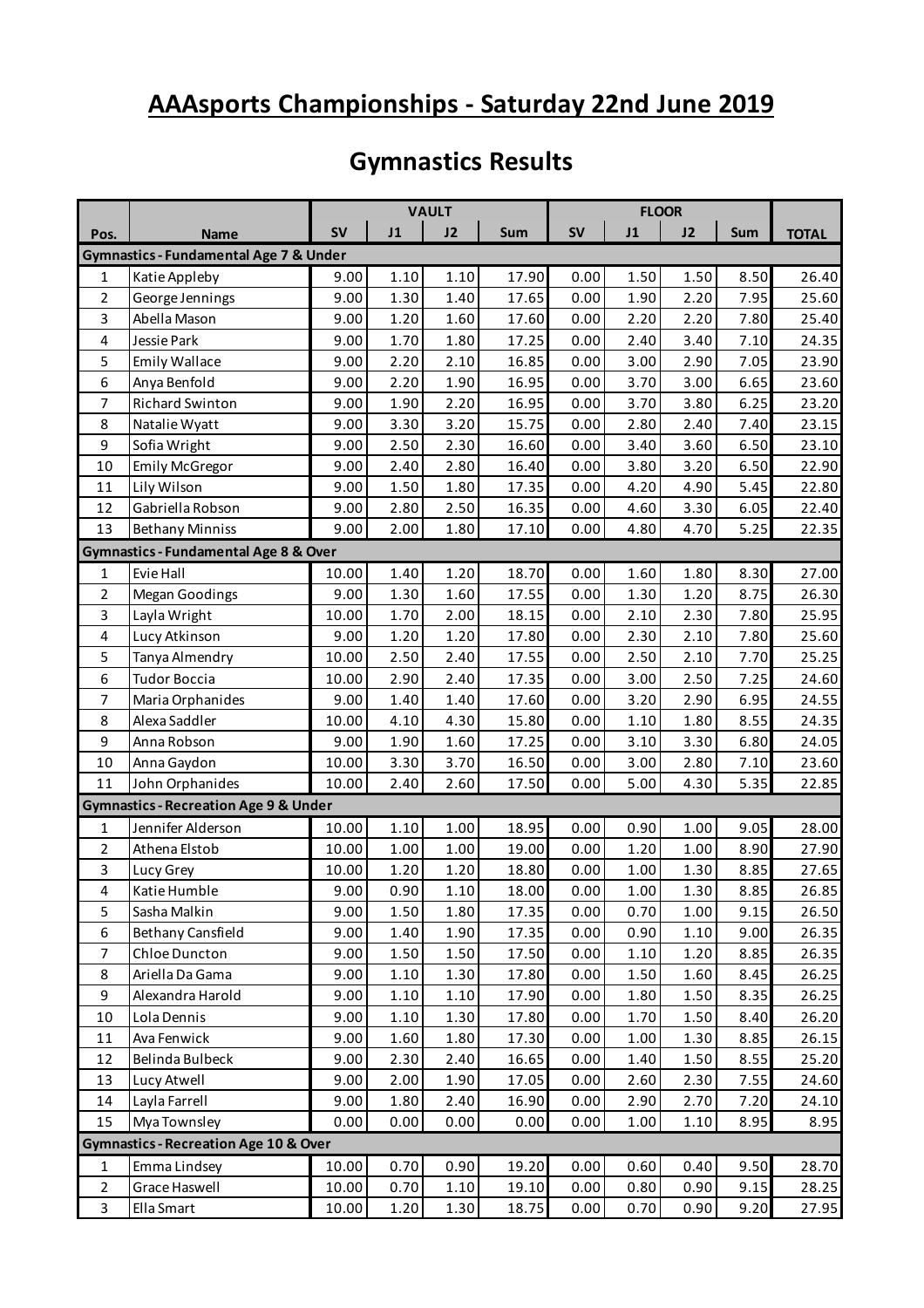| 4              | Iris Olsson                            | 10.00          | 1.30         | 1.10         | 18.80          | 0.00         | 0.90         | 1.00         | 9.05           | 27.85          |
|----------------|----------------------------------------|----------------|--------------|--------------|----------------|--------------|--------------|--------------|----------------|----------------|
| 5              | Alexandria Nsubuga                     | 10.00          | 1.60         | 1.50         | 18.45          | 0.00         | 0.90         | 0.80         | 9.15           | 27.60          |
| 6              | Andrea Nsubuga                         | 10.00          | 1.80         | 1.70         | 18.25          | 0.00         | 1.00         | 1.00         | 9.00           | 27.25          |
| $\overline{7}$ | Phoebe Newton                          | 10.00          | 2.00         | 2.00         | 18.00          | 0.00         | 0.80         | 0.80         | 9.20           | 27.20          |
| 8              | Emma Green                             | 9.00           | 0.90         | 0.90         | 18.10          | 0.00         | 1.00         | 0.90         | 9.05           | 27.15          |
| 9              | Lily Mersh                             | 9.00           | 1.20         | 1.20         | 17.80          | 0.00         | 1.00         | 0.80         | 9.10           | 26.90          |
| 10             | Amy Brown                              | 9.00           | 0.70         | 1.20         | 18.05          | 0.00         | 1.20         | 1.20         | 8.80           | 26.85          |
| 11             | Grace Wheeler                          | 9.00           | 0.80         | 1.20         | 18.00          | 0.00         | 1.10         | 1.30         | 8.80           | 26.80          |
| 12             | Maanashi Raj                           | 9.00           | 1.40         | 1.60         | 17.50          | 0.00         | 1.70         | 1.80         | 8.25           | 25.75          |
| 13             | <b>Emily Burns</b>                     | 9.00           | 2.40         | 2.20         | 16.70          | 0.00         | 1.20         | 1.50         | 8.65           | 25.35          |
| 14             | Mia Kennington                         | 9.00           | 0.80         | 1.00         | 18.10          | 0.00         | 2.90         | 2.70         | 7.20           | 25.30          |
|                | <b>Gymnastics - Advaced Recreation</b> |                |              |              |                |              |              |              |                |                |
| 1              | <b>Emily Calloway</b>                  | 10.00          | 0.40         | 0.50         | 19.55          | 0.00         | 2.40         | 1.90         | 7.85           | 27.40          |
| $\overline{2}$ | Hannah Bowerbank                       | 10.00          | 0.80         | 0.80         | 19.20          | 0.00         | 1.60         | 2.20         | 8.10           | 27.30          |
| 3              | Neve Harrison                          | 10.00          | 0.60         | 0.60         | 19.40          | 0.00         | 2.30         | 1.90         | 7.90           | 27.30          |
| 4              | Evie Goodwin                           | 10.00          | 0.50         | 0.80         | 19.35          | 0.00         | 2.60         | 1.90         | 7.75           | 27.10          |
| 5              | Louise Cuthbertson                     | 10.00          | 0.30         | 0.40         | 19.65          | 0.00         | 3.10         | 2.40         | 7.25           | 26.90          |
| 6              | Molly Hodgson                          | 10.00          | 1.50         | 1.30         | 18.60          | 0.00         | 2.00         | 2.00         | 8.00           | 26.60          |
| $\overline{7}$ | Abigail Hall                           | 10.00          | 0.80         | 0.80         | 19.20          | 0.00         | 3.50         | 2.40         | 7.05           | 26.25          |
| 8              | Annie O'Rourke                         | 10.00          | 1.50         | 1.60         | 18.45          | 0.00         | 3.40         | 2.90         | 6.85           | 25.30          |
| 9              | Alexis Law                             | 10.00          | 1.00         | 1.20         | 18.90          | 0.00         | 3.80         | 3.40         | 6.40           | 25.30          |
| 10             | Amiee Atkinson                         | 9.00           | 1.20         | 0.90         | 17.95          | 0.00         | 3.20         | 2.50         | 7.15           | 25.10          |
|                | <b>Gymnastics - Disability</b>         |                |              |              |                |              |              |              |                |                |
| 1              | Isla Kennington                        | 9.00           | 2.20         | 2.10         | 16.85          | 0.00         | 1.30         | 1.60         | 8.55           | 25.40          |
| $\overline{2}$ | Charlie Oliver                         | 9.00           | 4.00         | 4.00         | 15.00          | 0.00         | 0.90         | 1.10         | 9.00           | 24.00          |
| $\overline{3}$ | Liam Webster                           | 9.00           | 3.00         | 3.40         | 15.80          | 0.00         | 3.20         | 2.80         | 7.00           | 22.80          |
|                | <b>Gymnastics - Boys Intermediate</b>  |                |              |              |                |              |              |              |                |                |
| 1              | Lennox Crosdale                        | 10.00          | 1.20         | 1.00         | 18.90          | 2.30         | 1.20         | 1.50         | 10.95          | 29.85          |
| $\mathbf 2$    | Connor Ewujowoh                        | 10.00          | 2.60         | 2.00         | 17.70          | 2.30         | 1.60         | 1.80         | 10.60          | 28.30          |
| 3              | Shay Smith                             | 10.00          | 2.90         | 2.70         | 17.20          | 2.80         | 2.60         | 2.30         | 10.35          | 27.55          |
| $\pmb{4}$      | Oscar Cahill                           | 9.00           | 2.20         | 2.60         | 16.60          | 2.20         | 2.50         | 2.30         | 9.80           | 26.40          |
|                | <b>Gymnastics - Intermediate</b>       |                |              |              |                |              |              |              |                |                |
| 1              | Lily Judges                            | 10.00          | 0.70         | 0.70         | 19.30          | 2.90         | $1.20$       | 1.70         | 11.45          | 30.75          |
| 2              | Matilda Cahill                         | 10.00          | 0.60         | 0.80         | 19.30          | 2.90         | 2.10         | 1.80         | 10.95          | 30.25          |
| 3              | Lydia Cooper                           | 10.00          | 0.70         | 0.60         | 19.35          | 2.40         | 1.80         | 2.00         | 10.50          | 29.85          |
| 4              | Angela Howson                          | 10.00          | 1.10         | 1.00         | 18.95          | 2.80         | 2.20         | 2.00         | 10.70          | 29.65          |
| 5              | Ruby Horn                              | 10.00          | 1.20         | 1.00         | 18.90          | 3.40         | 3.00         | 2.60         | 10.60          | 29.50          |
| 6              | Emily Wilson                           | 10.00          | 0.60         | 0.60         | 19.40          | 2.40         | 2.60         | 2.00         | 10.10          | 29.50          |
| $\overline{7}$ | Izzy Maddison                          | 10.00          | 1.00         | 1.10         | 18.95          | 2.90         | 2.30         | 2.80         | 10.35          | 29.30          |
| 8              | Lydia Plimmer                          | 10.00          | 1.10         | 0.90         | 19.00          | 2.90         | 2.60         | 2.60         | 10.30          | 29.30          |
| 9              | Emma Appleby                           | 10.00          | 1.50         | 1.60         | 18.45          | 3.40         | 2.60         | 2.70         | 10.75          | 29.20          |
| 10             | Nia Dillon                             | 10.00          | 0.90         | 0.90         | 19.10          | 2.40         | 2.80         | 2.80         | 9.60           | 28.70          |
| 11             | Sally Cooper                           | 10.00          | 0.90         | 0.90         | 19.10          | 2.40         | 3.20         | 2.50         | 9.55           | 28.65          |
| 12             | Serenne Knight                         | 10.00          | 1.30         | 1.20         | 18.75          | 2.40         | 3.00         | 2.20         | 9.80           | 28.55          |
| 13             | Ciara Howarth                          | 10.00          | 1.10         | 1.20         | 18.85          | 2.40         | 3.20         | 2.80         | 9.40           | 28.25          |
| 14             | Jessica Pearce                         | 10.00          | 1.20         | 1.40         | 18.70          | 2.20         | 2.90         | 3.00         | 9.25           | 27.95          |
| 15             | Olivia Morrison                        | 10.00          | 1.60         | 1.10         | 18.65          | 2.40         | 3.30         | 3.00         | 9.25           | 27.90          |
| 16             | Phoebe Hall                            | 10.00          | 1.10         | 0.90         | 19.00          | 2.40         | 4.10         | 3.50         | 8.60           | 27.60          |
|                |                                        |                |              |              |                |              |              |              |                |                |
|                | <b>Gymnastics - Development</b>        |                |              |              |                |              |              |              |                |                |
| 1              | <b>Grace Carverhill</b>                | 11.00          | 1.20         | 1.00         | 19.90          | 2.80         | 1.10         | 1.00         | 11.75          | 31.65          |
| $\overline{2}$ | Isabel Slater                          | 11.00          | 1.40         | 1.30         | 19.65          | 2.80         | 1.20         | 1.60         | 11.40          | 31.05          |
| 3<br>4         | Isabelle Lumsdon<br>Sofia Hopkins      | 11.00<br>11.00 | 1.40<br>1.30 | 1.30<br>1.30 | 19.65<br>19.70 | 2.80<br>3.40 | 1.60<br>2.40 | 1.50<br>2.10 | 11.25<br>11.15 | 30.90<br>30.85 |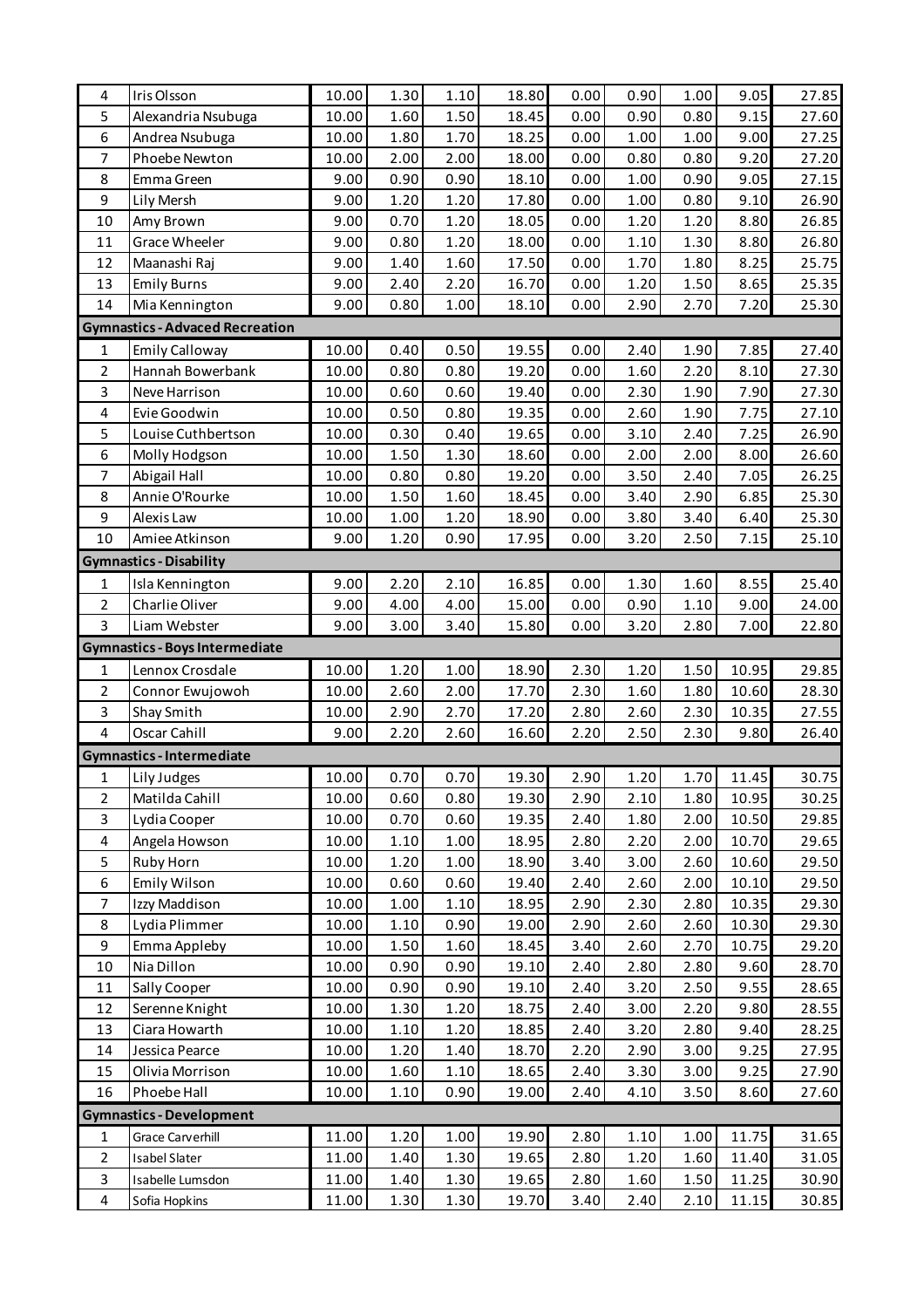|   | Demi Moutter       | 11.00 | 1.10 | 0.90       | 20.00 | 2.30 | 70       | 1.60      | 10.65 | 30.65 |
|---|--------------------|-------|------|------------|-------|------|----------|-----------|-------|-------|
|   | <b>Erin Waters</b> | 10.00 | 1.10 | $\pm 00^+$ | 18.95 | 2.80 | 1.40     | 20.       | 11.50 | 30.45 |
|   | Rosie Monaghan     | 10.00 | 0.70 | 0.70       | 19.30 | 2.30 | 1.30     | $\pm .40$ | 10.95 | 30.25 |
| ິ | Emma Lock          | 11.00 | 3.60 | 3.80       | 17.30 | 2.80 | $\pm 20$ | 10        | 1.65  | 28.95 |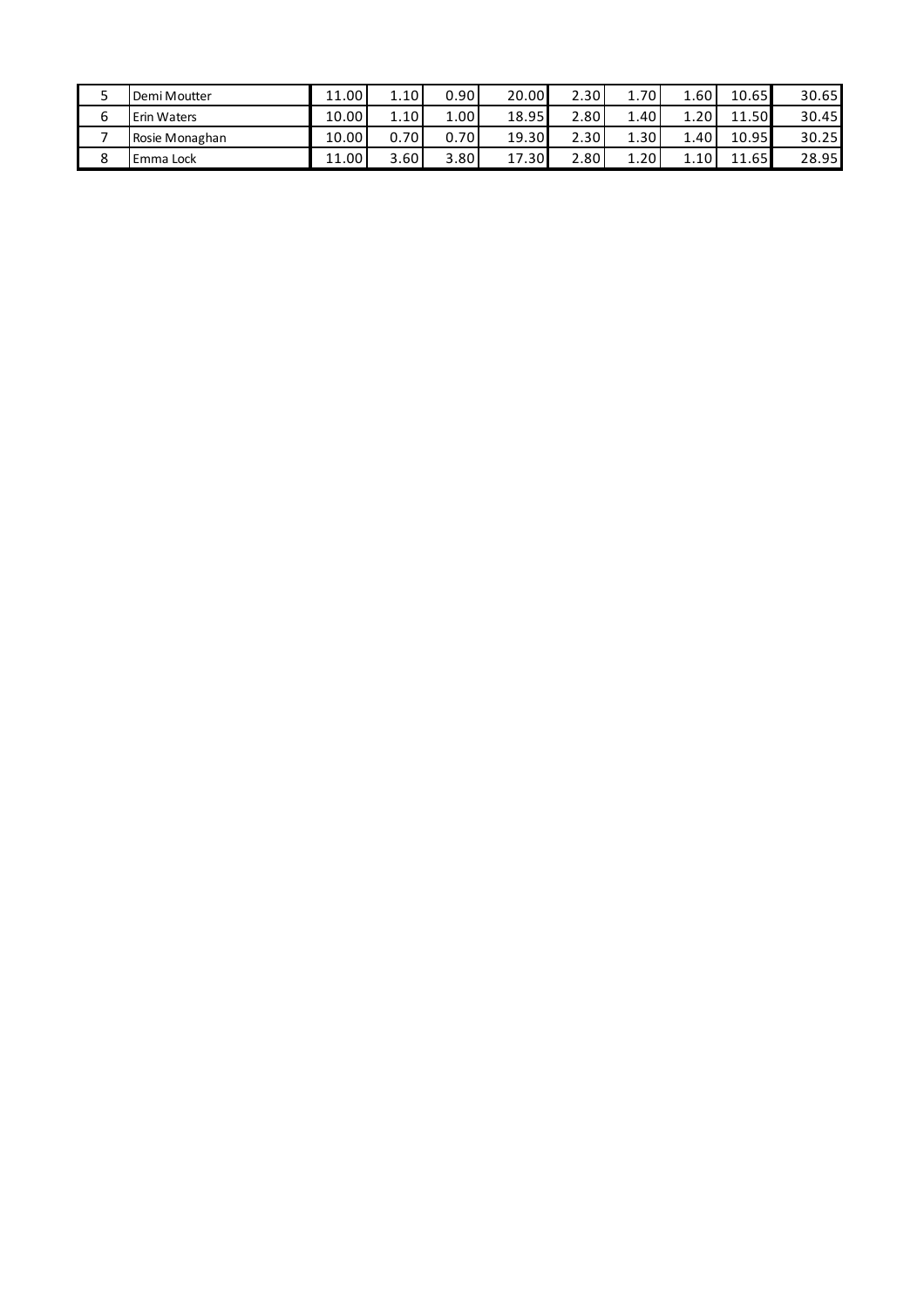#### **AAAsports Championships - Saturday 22nd June 2019**

**Gymnastics Results**

|      |                                                      |           |      |      |       | <b>VAULT</b> |      |      |       |       |      | <b>BARS</b> |      |       |           |         | <b>BEAM</b> |      |       |           |      | <b>FLOOR</b> |      |                |            |              |
|------|------------------------------------------------------|-----------|------|------|-------|--------------|------|------|-------|-------|------|-------------|------|-------|-----------|---------|-------------|------|-------|-----------|------|--------------|------|----------------|------------|--------------|
| Pos. | Name                                                 | <b>SV</b> |      | J2   | Sum   |              |      |      | Sum   | Sum   |      |             |      | Sum   | <b>SV</b> | Penalty |             | J2   | Sum   | <b>SV</b> |      |              |      | J <sub>4</sub> | Sum        | <b>TOTAL</b> |
|      | <b>Gymnastics - Ladies Elite Qualification Round</b> |           |      |      |       |              |      |      |       |       |      |             |      |       |           |         |             |      |       |           |      |              |      |                |            |              |
|      | Abbie Robertson                                      | 3.40      | 1.40 | 1.30 | 12.05 | 4.00         | 2.60 | 2.50 | 11.45 | 12.05 | 2.50 | 1.20        | 1.20 | 11.30 | 1.40      | 4.50    | 4.10        | 3.80 | 2.95  | 3.20      | 2.10 | 2.10         | 2.30 | 2.10           | 11.10      | 37.40        |
|      | Mya Liddle                                           | 3.40      | 1.10 | 1.00 | 12.35 | 4.00         | 1.80 | 2.30 | 11.95 | 12.35 | 2.50 | 1.60        | 1.50 | 10.95 | 2.90      |         | 4.10        | 3.60 | 9.05  | 3.00      | 1.40 | 1.30         | 2.00 | 2.20           | 11.30      | 43.65        |
|      | Callie Robertson                                     | 3.40      | 1.60 | 1.60 | 11.80 | 3.40         | 1.50 | 1.50 | 11.90 | 11.90 | 2.50 | 2.90        | 2.30 | 9.90  | 2.40      |         | 2.90        | 3.30 | 9.30  | 3.00      | 2.80 | 2.80         | 3.10 | 3.10           | 10.05      | 41.15        |
|      | Ruby Henderson                                       | 2.80      | 0.80 | 1.00 | 11.90 | 2.80         | 0.70 | 0.80 | 12.05 | 12.05 | 2.50 | 2.40        | 2.20 | 10.20 | 2.40      |         | 5.40        | 5.50 | 6.95  | 3.00      | 2.70 | 2.80         | 2.40 | 2.30           | 10.45      | 39.65        |
|      | Alex Black                                           | 2.80      | 2.10 | 1.70 | 10.90 | 2.80         | 1.10 | 1.30 | 11.60 | 11.60 | 1.90 | 3.50        | 3.30 | 8.50  | 2.80      |         | 2.90        | 2.80 | 9.95  | 3.00      | 1.80 | 2.00         | 1.80 | 2.40           | 11.10      | 41.15        |
|      | Charlotte Gomez                                      | 2.80      | 1.60 | 1.10 | 11.45 | 2.80         | 1.80 | 1.30 | 11.25 | 11.45 | 2.50 | 1.60        | 1.40 | 11.00 | 2.90      |         | 2.60        | 2.30 | 10.95 | 3.00      | 2.00 | 2.30         | 2.30 | 1.80           | 10.85      | 44.25        |
|      | Annabelle Jennings                                   | 3.40      | 1.30 | 1.40 | 12.05 | 3.40         | 0.70 | 1.00 | 12.55 | 12.55 | 2.00 | 2.30        | 2.10 | 9.80  | 1.90      |         | 4.20        | 4.00 | 7.80  | 3.20      | 2.50 | 2.60         | 2.20 | 1.90           | 10.85      | 41.00        |
|      | <b>Gymnastics - Ladies Elite Showcase Fina</b>       |           |      |      |       |              |      |      |       |       |      |             |      |       |           |         |             |      |       |           |      |              |      |                |            |              |
|      | Mya Liddle                                           |           |      |      |       |              |      |      |       |       |      |             |      |       |           |         |             |      |       | 3.00      | 1.30 | 1.20         | 1.00 | 1.40           | 11.75      | 11.75        |
|      | Charlotte Gomez                                      |           |      |      |       |              |      |      |       |       |      |             |      |       |           |         |             |      |       | 3.00      | 1.40 | 1.40         | 1.20 | 1.30           | 11.65      | 11.65        |
|      | Annabelle Jennings                                   |           |      |      |       |              |      |      |       |       |      |             |      |       |           |         |             |      |       | 3.40      | 1.80 | 2.10         | 1.70 | 1.90           | 11.55      | 11.55        |
|      | Alex Black                                           |           |      |      |       |              |      |      |       |       |      |             |      |       |           |         |             |      |       | 3.00      | 1.90 | 1.50         | 1.70 | 1.50           | 11.40      | 11.40        |
|      | Callie Robertson                                     |           |      |      |       |              |      |      |       |       |      |             |      |       |           |         |             |      |       | 3.00      | 2.10 | 2.50         | 2.60 | 1.60           | 10.70      | 10.70        |
|      | <b>Gymnastics - Mens Elite Qualification Round</b>   |           |      |      |       |              |      |      |       |       |      |             |      |       |           |         |             |      |       |           |      |              |      |                |            |              |
|      | Cameron Tempest                                      | 1.10      | 1.30 | 1.20 | 9.85  | 1.30         | 1.50 | 1.30 | 9.90  | 9.90  |      |             |      |       |           |         |             |      |       | 2.50      | 2.00 | 1.60         | 1.80 |                | 1.50 10.80 | 20.70        |
|      | <b>Gymnastics - Mens Elite Showcase Final</b>        |           |      |      |       |              |      |      |       |       |      |             |      |       |           |         |             |      |       |           |      |              |      |                |            |              |
|      | Cameron Tempest                                      |           |      |      |       |              |      |      |       |       |      |             |      |       |           |         |             |      |       | 2.50      | 1.50 | 1.70         | 1.50 | 1.70           | 10.90      | 10.90        |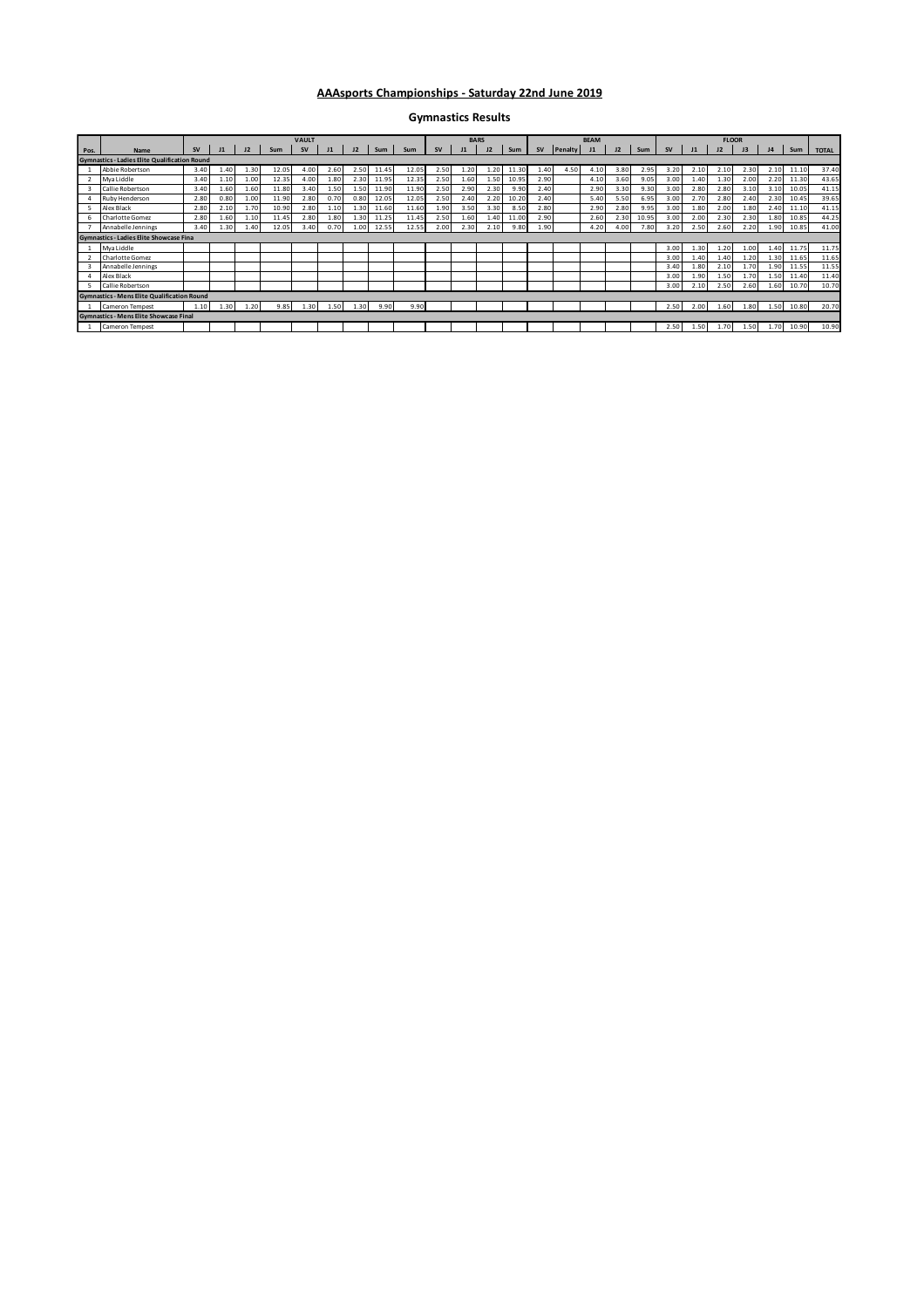# **AAAsports Championships - Saturday 22**

### **Trampoline Results**

| Pos.           | <b>Name</b>                                   | J1   | J2   | J3 | J4 | HD    | <b>Sum</b> | J1   | J2   | J3 |
|----------------|-----------------------------------------------|------|------|----|----|-------|------------|------|------|----|
|                | Trampoline - Age 8 & Under                    |      |      |    |    |       |            |      |      |    |
| $\mathbf{1}$   | Ellisha Marvin-Batey                          | 7.10 | 7.30 |    |    | 9.90  | 24.30      | 7.00 | 6.90 |    |
| $\overline{2}$ | Leon Thompson                                 | 6.50 | 6.70 |    |    | 9.90  | 23.10      | 6.70 | 6.50 |    |
| 3              | Evan Jenkins                                  | 6.60 | 6.50 |    |    | 9.90  | 23.00      | 6.20 | 6.40 |    |
| 4              | Natalia Wyatt                                 | 6.30 | 6.10 |    |    | 9.90  | 22.30      | 6.30 | 6.30 |    |
| 5              | Thanighan Raj                                 | 6.30 | 6.00 |    |    | 9.80  | 22.10      | 6.10 | 6.10 |    |
| 6              | Ruby Horn                                     | 6.80 | 6.80 |    |    | 9.85  | 23.45      | 1.30 | 1.30 |    |
| 7              | Niamh Richardson                              | 2.00 | 2.00 |    |    | 2.00  | 6.00       | 6.30 | 6.20 |    |
| 8              | <b>Bobby Watts</b>                            | 1.20 | 1.20 |    |    | 1.90  | 4.30       | 6.20 | 6.20 |    |
| 9              | <b>Emily Wallace</b>                          | 0.60 | 0.60 |    |    | 1.00  | 2.20       | 0.50 | 0.60 |    |
|                | Trampoline - Age 9 & Over                     |      |      |    |    |       |            |      |      |    |
| $\mathbf{1}$   | <b>Holly Curtis</b>                           | 7.20 | 7.40 |    |    | 9.80  | 24.40      | 7.10 | 7.10 |    |
| $\overline{2}$ | Isabelle Gordon                               | 7.30 | 7.40 |    |    | 9.75  | 24.45      | 7.10 | 6.80 |    |
| 3              | Chloe Duncton                                 | 6.70 | 7.40 |    |    | 10.00 | 24.10      | 6.60 | 6.60 |    |
| 4              | Emma Lindsey                                  | 6.90 | 7.00 |    |    | 9.90  | 23.80      | 6.40 | 6.40 |    |
| 5              | Melissa Cansfield                             | 6.80 | 6.70 |    |    | 10.00 | 23.50      | 6.60 | 6.50 |    |
| 6              | Freya Tate                                    | 6.90 | 7.10 |    |    | 9.60  | 23.60      | 6.30 | 6.30 |    |
| $\overline{7}$ | Connor Bainbridge                             | 5.70 | 5.70 |    |    | 8.50  | 19.90      | 5.20 | 5.90 |    |
| 8              | Yasmin Kerr                                   | 6.50 | 6.80 |    |    | 9.60  | 22.90      | 4.80 | 5.10 |    |
| 9              | Emillia Wilson                                | 4.40 | 4.40 |    |    | 6.55  | 15.35      | 6.20 | 6.20 |    |
| 10             | Aaron Stobbart                                | 0.60 | 0.70 |    |    | 1.00  | 2.30       | 6.80 | 6.90 |    |
|                | <b>Trampoline - Disability</b>                |      |      |    |    |       |            |      |      |    |
| $\mathbf{1}$   | Lewis Mitchell                                | 6.80 | 6.70 |    |    | 9.50  | 23.00      | 7.10 | 6.60 |    |
| $\overline{2}$ | Marshall Garner                               | 3.00 | 3.30 |    |    | 4.95  | 11.25      | 1.80 | 1.90 |    |
| 3              | Jake Ward                                     | 1.70 | 1.80 |    |    | 3.00  | 6.50       | 3.10 | 3.50 |    |
|                | Trampoline - Ladies Elite Qualification Round |      |      |    |    |       |            |      |      |    |
| $\mathbf{1}$   | Hannah Kehoe                                  | 8.10 | 8.50 |    |    |       | 9.80 26.40 | 7.60 | 7.30 |    |
| $\overline{2}$ | Mya Liddle                                    | 8.00 | 8.20 |    |    | 10.00 | 26.20      | 7.50 | 7.80 |    |
| $\overline{3}$ | Ava Liddle                                    | 7.60 | 7.80 |    |    | 9.60  | 25.00      | 6.70 | 6.50 |    |
| 4              | <b>Emily Swinton</b>                          | 7.20 | 7.30 |    |    | 9.75  | 24.25      | 6.40 | 6.70 |    |
| 5              | <b>Isabel Slater</b>                          | 6.80 | 7.20 |    |    | 9.45  | 23.45      | 6.50 | 6.80 |    |
| 6              | Skye Veitch                                   | 7.50 | 7.40 |    |    | 9.85  | 24.75      | 5.80 | 5.60 |    |
| $\overline{7}$ | Callie Robertson                              | 6.00 | 6.30 |    |    | 9.30  | 21.60      | 6.80 | 7.00 |    |
| 8              | Jamie Mason                                   | 6.40 | 6.50 |    |    | 9.15  | 22.05      | 5.70 | 6.00 |    |
|                | Trampoline - Ladies Elite Showcase Final      |      |      |    |    |       |            |      |      |    |
| 1              | Hannah Kehoe                                  |      |      |    |    |       |            | 7.20 | 7.30 |    |
| $\overline{2}$ | Mya Liddle                                    |      |      |    |    |       |            | 7.30 | 7.40 |    |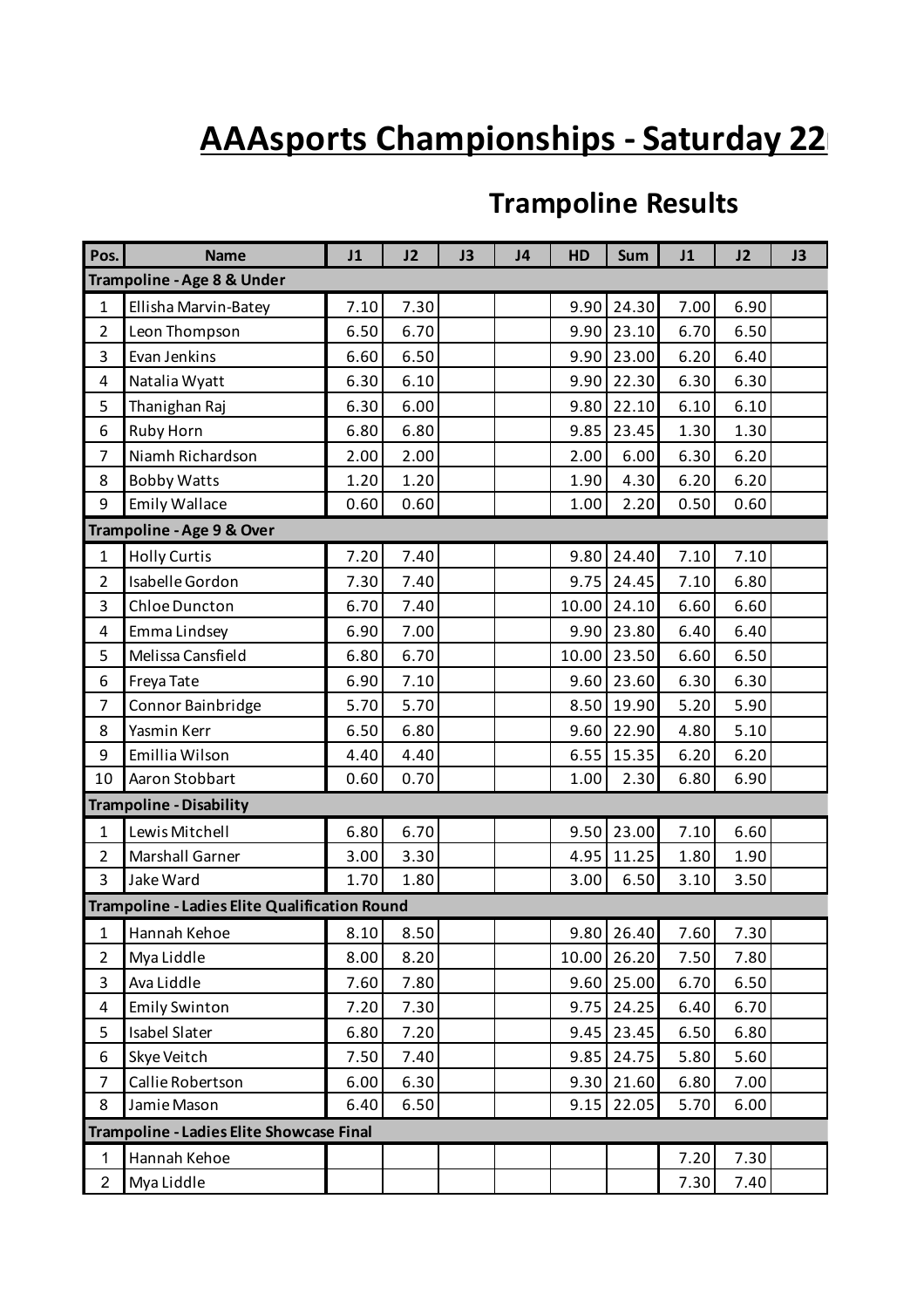| 3 | Ava Liddle                                         |      |      |  |      |       | 6.60 | 6.10 |  |
|---|----------------------------------------------------|------|------|--|------|-------|------|------|--|
| 4 | <b>Emily Swinton</b>                               |      |      |  |      |       | 6.70 | 6.40 |  |
| 5 | <b>Isabel Slater</b>                               |      |      |  |      |       | 6.70 | 6.60 |  |
|   | <b>Trampoline - Mens Elite Qualification Round</b> |      |      |  |      |       |      |      |  |
| 1 | <b>Bradley Welsh</b>                               | 7.80 | 8.00 |  | 9.25 | 25.05 | 7.50 | 7.80 |  |
| 3 | Daniel Jones                                       | 8.90 | 8.50 |  | 9.60 | 27.00 | 6.40 | 6.50 |  |
| 2 | Oliver Marshall                                    | 8.20 | 8.60 |  | 9.85 | 26.65 | 6.70 | 6.40 |  |
| 4 | Samuel Hindmarsh                                   | 7.20 | 7.40 |  | 9.25 | 23.85 | 6.70 | 6.80 |  |
| 5 | Joe Appleby                                        | 6.60 | 6.90 |  | 9.45 | 22.95 | 5.50 | 5.20 |  |
| 6 | Matthew Jameson                                    | 6.90 | 7.10 |  | 9.65 | 23.65 | 2.40 | 2.30 |  |
|   | <b>Trampoline - Mens Elite Showcase Final</b>      |      |      |  |      |       |      |      |  |
| 1 | Daniel Jones                                       |      |      |  |      |       | 7.30 | 7.50 |  |
| 2 | Oliver Marshall                                    |      |      |  |      |       | 6.70 | 6.50 |  |
| 3 | <b>Bradley Welsh</b>                               |      |      |  |      |       | 5.90 | 6.00 |  |
| 4 | Samuel Hindmarsh                                   |      |      |  |      |       | 6.80 | 6.20 |  |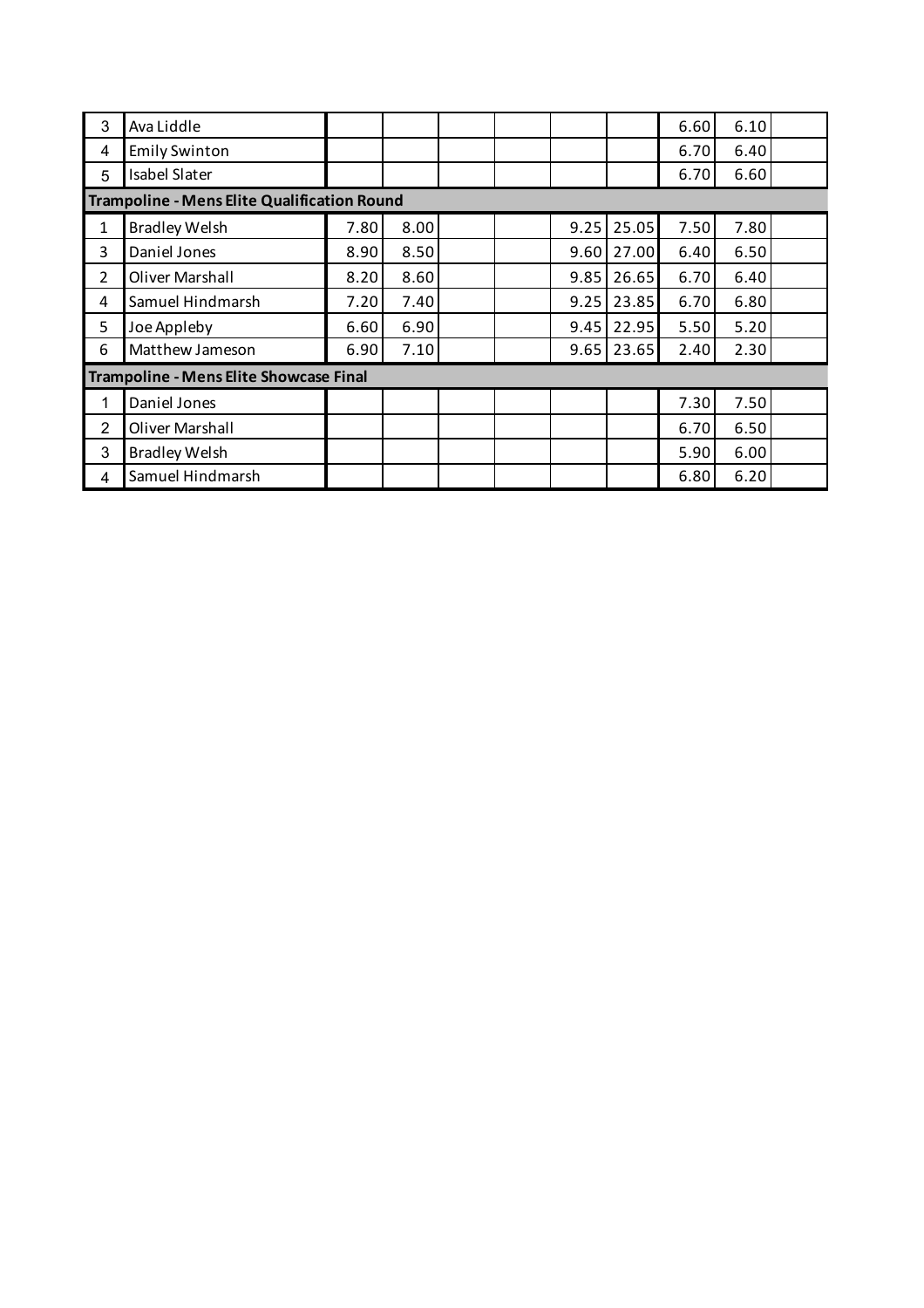## **nd June 2019**

| J <sub>4</sub> | HD    | <b>Difficulty</b> | Sum   | <b>TOTAL</b> |
|----------------|-------|-------------------|-------|--------------|
|                |       |                   |       |              |
|                | 9.85  | 0.90              | 24.65 | 48.95        |
|                | 10.00 | 0.60              | 23.80 | 46.90        |
|                | 10.00 | 0.10              | 22.70 | 45.70        |
|                | 10.00 | 0.10              | 22.70 | 45.00        |
|                | 9.80  | 0.10              | 22.10 | 44.20        |
|                | 2.00  | 0.20              | 4.80  | 28.25        |
|                | 9.40  | 0.30              | 22.20 | 28.20        |
|                | 4.60  | 0.10              | 21.70 | 26.00        |
|                | 1.00  | 0.00              | 2.10  | 4.30         |
|                |       |                   |       |              |
|                | 9.85  | 1.60              | 25.65 | 50.05        |
|                | 9.65  | 1.50              | 25.05 | 49.50        |
|                | 9.85  | 0.60              | 23.65 | 47.75        |
|                | 9.65  | 1.50              | 23.95 | 47.75        |
|                | 9.85  | 0.70              | 23.65 | 47.15        |
|                | 9.70  | 1.20              | 23.50 | 47.10        |
|                | 9.65  | 0.50              | 21.25 | 41.15        |
|                | 7.80  | 0.40              | 18.10 | 41.00        |
|                | 9.65  | 0.60              | 22.65 | 38.00        |
|                | 9.90  | 0.60              | 24.20 | 26.50        |
|                |       |                   |       |              |
|                | 10.00 | 0.60              | 24.30 | 47.30        |
|                | 2.90  | 0.00              | 6.60  | 17.85        |
|                | 0.50  | 0.10              | 7.20  | 13.70        |
|                |       |                   |       |              |
|                | 9.05  | 5.80              | 29.75 | 56.15        |
|                | 9.70  | 4.10              | 29.10 | 55.30        |
|                | 8.95  | 5.80              | 27.95 | 52.95        |
|                | 9.35  | 3.90              | 26.35 | 50.60        |
|                | 9.60  | 3.50              | 26.40 | 49.85        |
|                | 8.60  | 3.50              | 23.50 | 48.25        |
|                | 9.60  | 3.00              | 26.40 | 48.00        |
|                | 9.35  | 3.00              | 24.05 | 46.10        |
|                |       |                   |       |              |
|                | 9.30  | 5.80              | 29.60 | 29.60        |
|                | 9.90  | 4.10              | 28.70 | 28.70        |